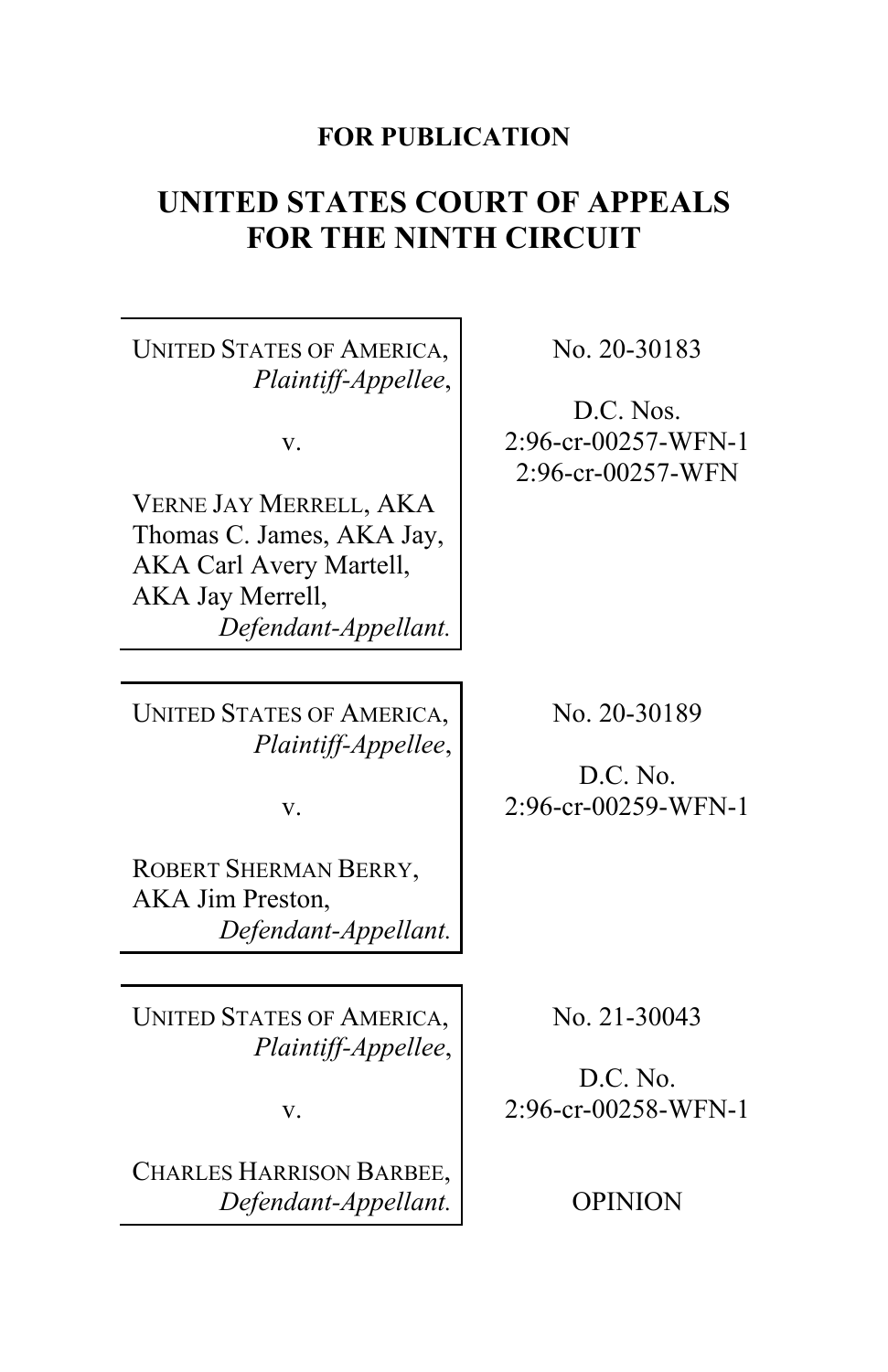Appeal from the United States District Court for the Eastern District of Washington Wm. Fremming Nielsen, District Judge, Presiding

> Argued and Submitted April 12, 2022 Seattle, Washington

> > Filed June 10, 2022

Before: Danny J. Boggs,**[\\*](#page-1-0)** Andrew D. Hurwitz, and Jennifer Sung, Circuit Judges.

> Opinion by Judge Hurwitz; Dissent by Judge Boggs

## **SUMMARY[\\*\\*](#page-1-1)**

## **Criminal Law**

In three defendants' consolidated appeals, the panel (1) vacated the sentences imposed at resentencing on two 18 U.S.C. § 924(c) counts that remained after the district court—in light of *United States v. Davis*, 139 S. Ct. 2319 (2019)—had granted 28 U.S.C. § 2255 relief and vacated the defendants' convictions on two other § 924(c) counts; and (2) remanded for resentencing.

<span id="page-1-0"></span>**<sup>\*</sup>** The Honorable Danny J. Boggs, United States Circuit Judge for the U.S. Court of Appeals for the Sixth Circuit, sitting by designation.

<span id="page-1-1"></span>**<sup>\*\*</sup>** This summary constitutes no part of the opinion of the court. It has been prepared by court staff for the convenience of the reader.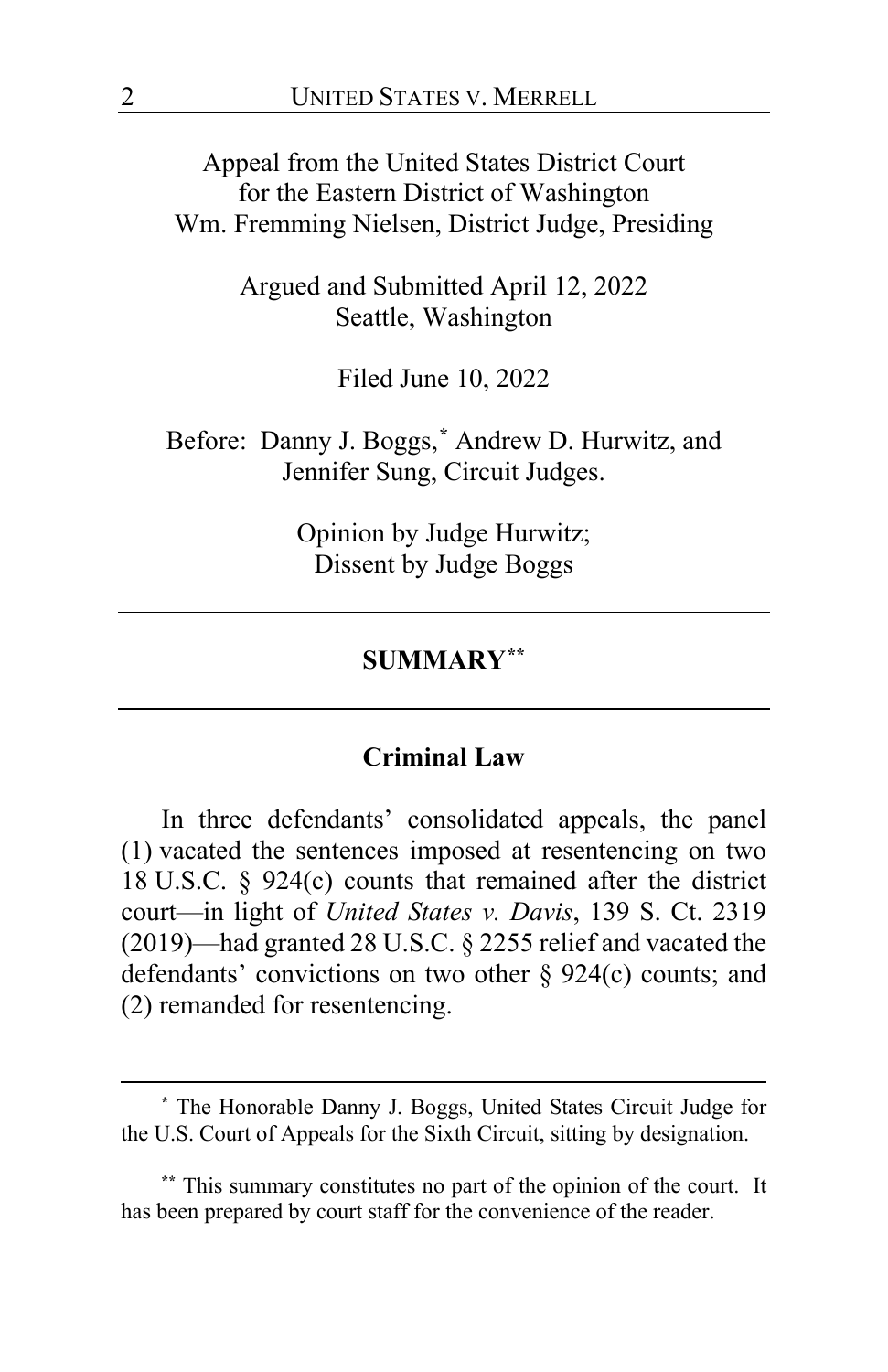The panel held that the version of 18 U.S.C.  $\S 924(c)(1)$ that was amended by the First Step Act of 2018, and not the original version of  $\S$  924(c)(1), applies at post-Act resentencing of defendants whose sentences were imposed before the Act's passage and vacated. In so holding, the panel interpreted  $\S 403(b)$  of the Act, which provides that the statute applies to "any offense that was committed before the date of enactment of this Act, if a sentence for the offense has not been imposed as of such date of enactment." The panel held that because vacatur of the prior sentences here wiped the slate clean, a sentence had not been imposed for purposes of § 403(b) at the time of resentencing. The panel wrote that the most reasonable reading of  $\S$  403(b) is that "a sentence" means an *existing valid sentence*, not a *prior invalid one*; and that the vacated sentence—a legal nullity cannot form the legal predicate for the exclusion from the application of the First Step Act, which Congress expressly made retroactive under § 403(b).

The panel rejected the defendants' other arguments in a concurrently filed memorandum disposition.

Dissenting, Sixth Circuit Judge Boggs would hold that § 403(b) does not apply retroactively to defendants who were sentenced prior to December 21, 2018, even if such a sentence was subsequently vacated. He wrote that instead of applying the words of the statute to these appellants, the majority substitutes its theory of what Congress might have meant.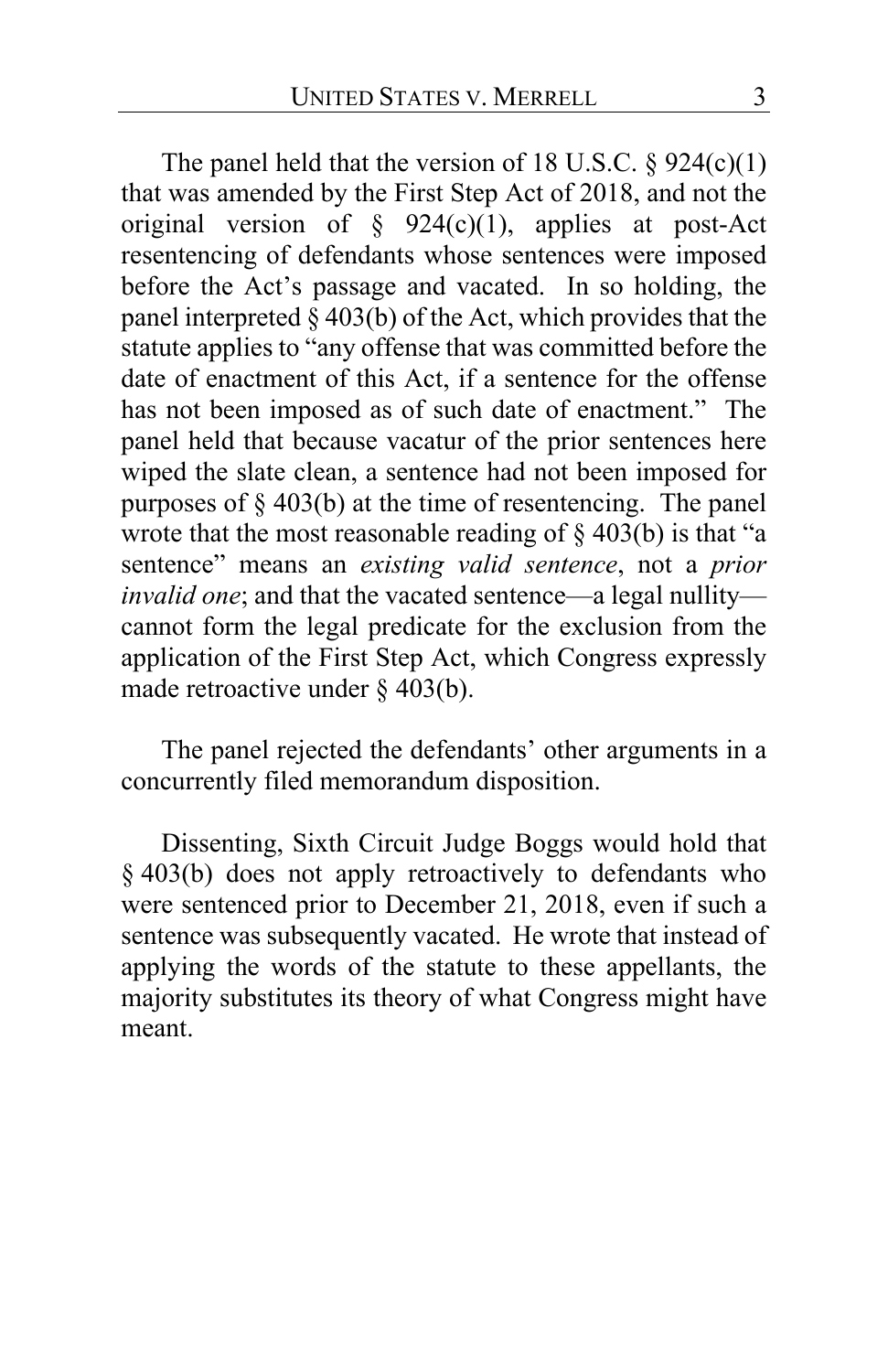# **COUNSEL**

Zachary L. Ayers (argued) and Walter L. Ayers, Ayers Law Firm P.L.L.C., Spokane, Washington, for Defendant-Appellant Robert Sherman Berry.

Mark E. Vovos (argued), Mark E. Vovos P.S., Spokane, Washington, for Defendant-Appellant Charles Harrison Barbee.

Jeffrey S. Niesen, Spokane, Washington, for Defendant-Appellant Verne Jay Merrell.

Joseph H. Harrington (argued), Assistant United States Attorney; Vanessa R. Waldref, United States Attorney; United States Attorney's Office, Spokane, Washington; for Plaintiff-Appellee.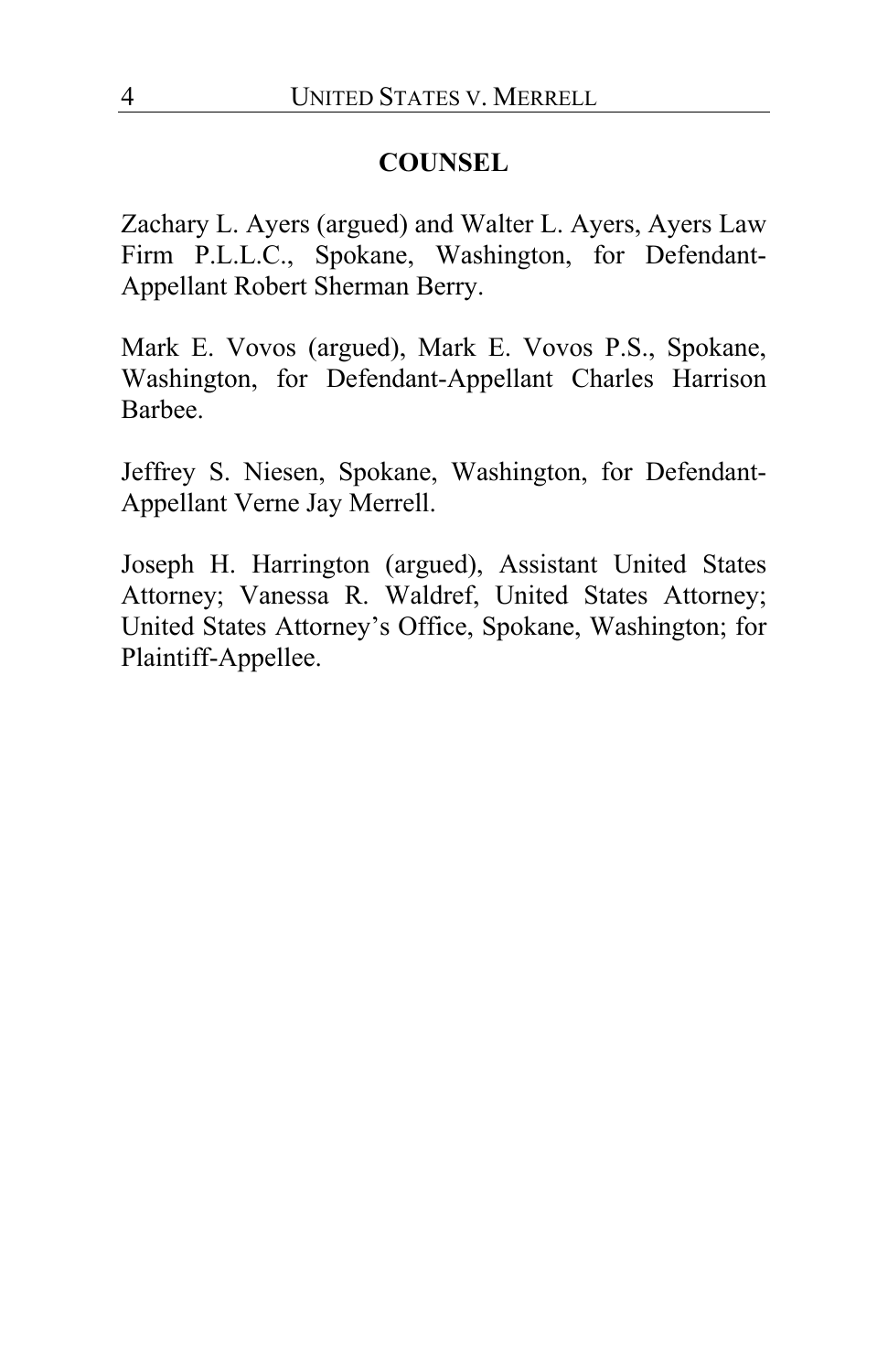#### **OPINION**

HURWITZ, Circuit Judge:

These consolidated cases arise out of two significant recent developments in federal criminal law. The first was the adoption of the First Step Act of 2018, amending 18 U.S.C. § 924(c)(1), which mandates enhanced sentences for crimes of violence involving the use of firearms. *See*  Pub. L. No. 115–391, tit. IV, § 403, 132 Stat. 5194, 5221–22 (2018). The second was the decision of the Supreme Court in *United States v. Davis*, 139 S. Ct. 2319 (2019), which held the "residual clause" in  $18$  U.S.C.  $\S 924(c)(3)(B)$ unconstitutional.**[1](#page-4-0)**

Verne Merrell, Robert Berry, and Charles Barbee ("appellants") were convicted in 1997 of various offenses, including four "crimes of violence" subject to the sentencing rubric of § 924(c)(1). After *Davis*, the district court granted 28 U.S.C.  $\S 2255$  relief, vacating two of the  $\S 924(c)$ convictions and resentencing appellants on the remaining § 924(c) convictions. The question for decision is whether the original version of § 924(c)(1) or the version as amended by the First Step Act governed that resentencing. The district court declined to apply the First Step Act. Because we hold that the First Step Act applies when sentences imposed before the Act's passage are vacated and defendants

<span id="page-4-0"></span>**<sup>1</sup>** Section 924(c)(3) defines a felony "crime of violence" in two ways. The "elements clause" covers felonies that "[have] as an element the use, attempted use, or threatened use of physical force against the person or property of another." 18 U.S.C.  $\S$  924(c)(3)(A). The "residual clause" covered felonies "that by [their] nature, involve[] a substantial risk that physical force against the person or property of another may be used in the course of committing the offense."  $Id. \S$  924(c)(3)(B).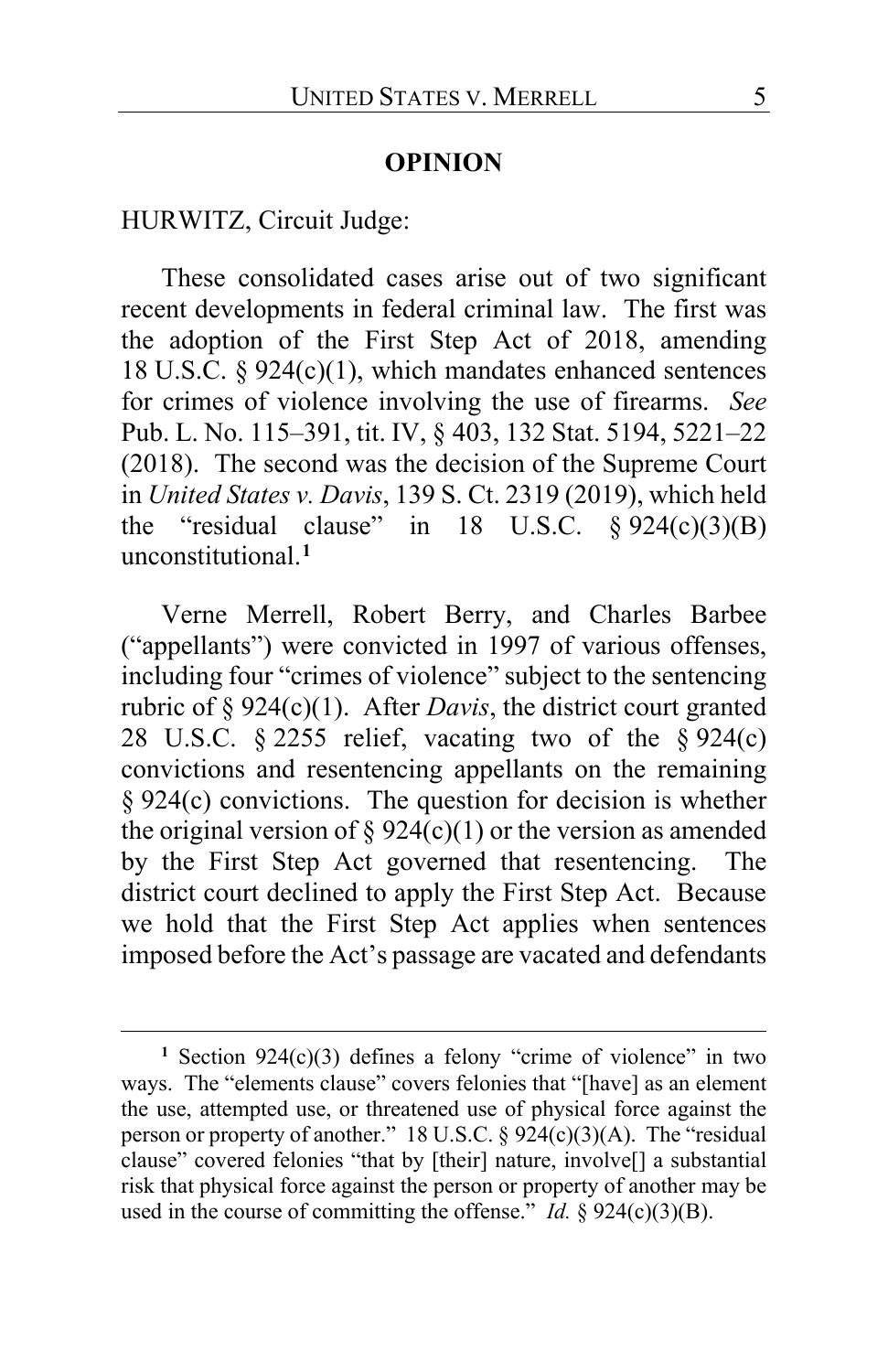are resentenced after the Act's passage, we vacate and remand.**[2](#page-5-0)**

#### **A.**

In 1996, appellants committed a series of bank robberies and bombings in Spokane, Washington. After two trials they were convicted of a variety of offenses. As relevant here, those convictions included four counts—Counts Three, Five, Seven, and Nine—charging crimes of violence involving the use of firearms. Count Three charged the use of a destructive device during the arson of a newspaper building on April 1, 1996; Count Five charged the use of a destructive device during a bank robbery on April 1, 1996; Count Seven charged the use of a destructive device during the arson of a Planned Parenthood building on July 12, 1996; and Count Nine charged the use of a firearm during a bank robbery on July 12, 1996.**[3](#page-5-1)**

In 1997,  $§$  924(c)(1) required a minimum sentence of five years for use of a firearm "in relation to any crime of violence," and a sentence of thirty years "if the firearm is a machinegun, or a destructive device." *Id.* "In the case of [a defendant's] second or subsequent conviction under this subsection," the statute then mandated a sentence of twenty

<span id="page-5-0"></span>**<sup>2</sup>** We address and reject appellants' other arguments in a concurrently filed memorandum disposition, *United States v. Merrell*, No. 20-30183 (9th Cir. 2022), F. App'x (9th Cir. 2022).

<span id="page-5-1"></span>**<sup>3</sup>** At the time, 18 U.S.C. § 921(a) defined "firearm" as "any weapon . . . which will or is designed to or may readily be converted to expel a projectile by the action of an explosive . . . or any destructive device." *Id*. § 921(a)(3)(A)–(D) (Sept. 30, 1996). The statute defined a "destructive device" as "any explosive," including a "bomb." *Id*.  $§$  921(a)(4)(A)(i).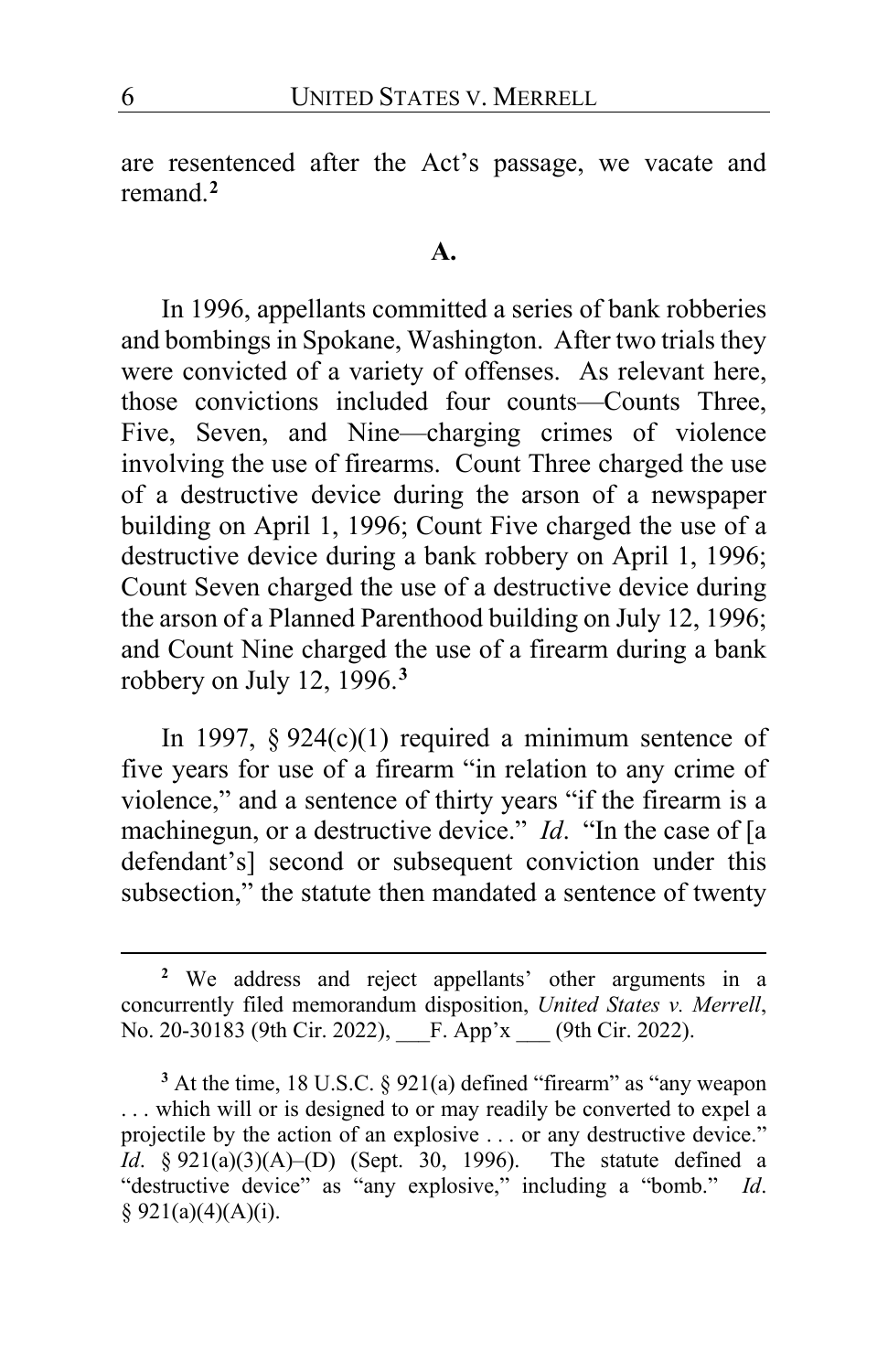years, or a life sentence "if the firearm is a machinegun, or a destructive device." *Id*. At the time, the qualifying "second or subsequent conviction" could arise from the same trial and indictment as the "first" conviction. *See Deal v. United States,* 508 U.S. 129, 132–37 (1993); *Davis*, 139 S. Ct. at 2324 n.1. And, multiple sentences imposed under § 924(c)(1) were required to be consecutive, or "stacked." *See* 18 U.S.C. § 924(c)(1) (1996).

Accordingly, the district court sentenced appellants to thirty years on Count Three, which involved use of a destructive device, consecutive life sentences on Counts Five and Seven, which also involved using a destructive device, and a consecutive sentence of twenty years on Count Nine. Appellants' convictions and sentences were affirmed on direct appeal. *United States v. Merrell*, *et al*., 182 F.3d 929 (9th Cir. 1999) (unpublished).

After *Davis* was decided, the district court granted § 2255 relief, vacating the convictions on Counts Three and Seven because the underlying predicate offenses for the § 924(c) convictions, violations of 18 U.S.C. § 844(i), no longer qualified as crimes of violence after the invalidation of the residual clause. *See* 139 S. Ct. at 2336. The district court then resentenced appellants on the two remaining § 924(c) convictions, Counts Five and Nine, both of which were predicated on convictions for armed bank robbery in violation of 18 U.S.C. § 2113(a). The court "stacked" the sentences, imposing a 30-year sentence on Count Five and a 20-year consecutive sentence on Count Nine, which the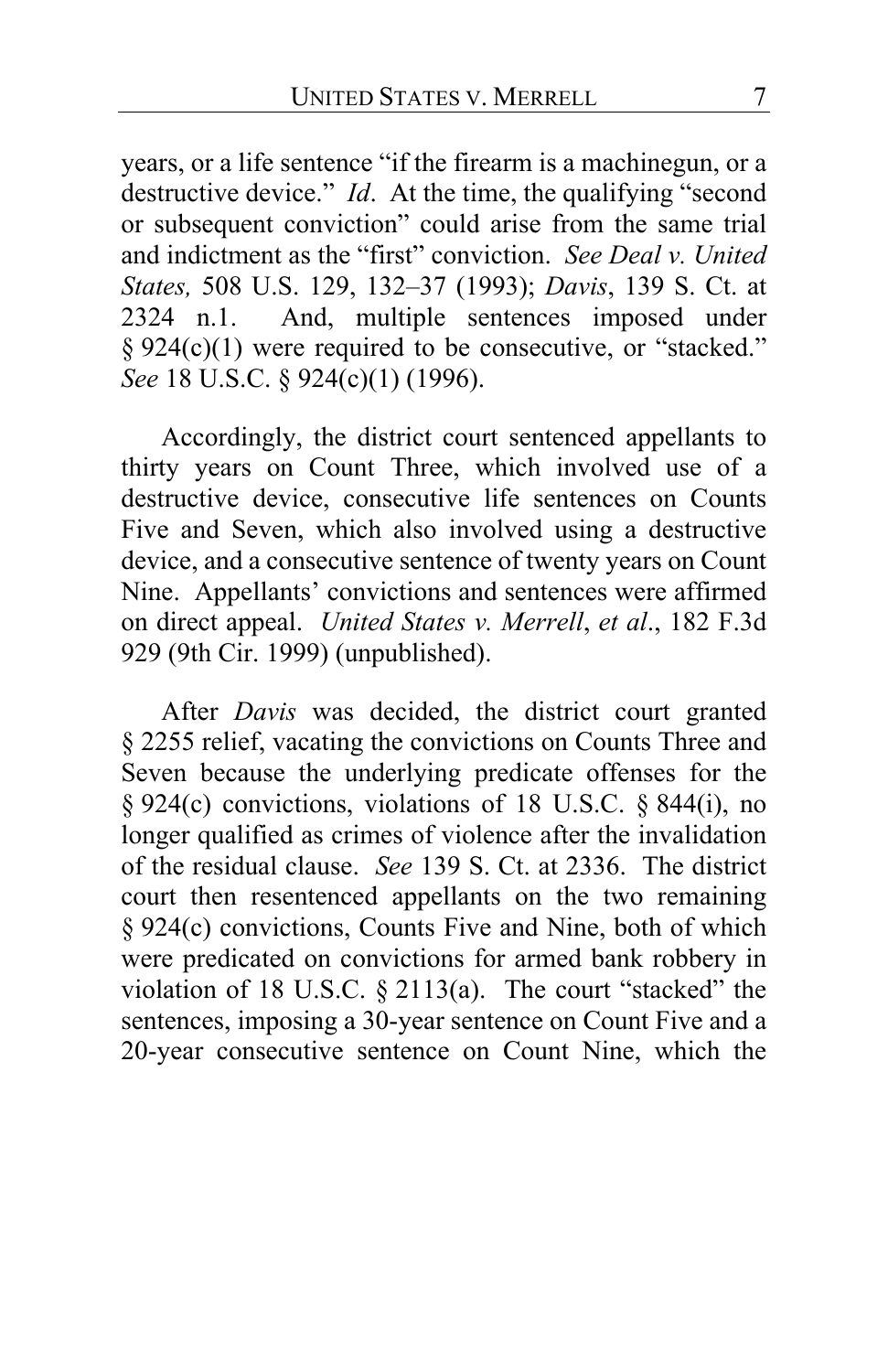court treated as a "second or subsequent conviction" under § 924(c)(1).**[4](#page-7-0)**

The First Step Act, enacted on December 21, 2018, allows  $\S 924(c)(1)$  sentencing enhancements for a second or subsequent conviction only "after a prior  $\lceil \frac{6}{924(c)} \rceil$ conviction . . . has become final," Pub. L. 115–391, tit. IV, § 403(a), 132 Stat. at 5221–22, and thus abrogates the *Deal* rule allowing enhancements based on convictions arising out of the same indictment and trial, *see* 508 U.S. at 136–137. The district court rejected appellants' contentions that the First Step Act applied to their resentencing. Appellants timely appealed.**[5](#page-7-1)**

#### **B.**

In § 403(b) of the First Step Act, entitled "Applicability to Pending Cases," Congress provided that the statute applied to "any offense that was committed before the date of enactment of this Act, if a sentence for the offense has not been imposed as of such date of enactment." Pub. L. 115– 391, tit. IV, § 403(b), 132 Stat. at 5222. Appellants' offenses

<span id="page-7-1"></span>**<sup>5</sup>** Berry was granted compassionate release after this appeal was filed, but is still subject to supervised release. Because the district court may impose a different term of supervised release upon the resentencing sought in this appeal, *see* 18 U.S.C. § 3583, Berry's appeal is not moot. *See United States v. Verdin*, 243 F.3d 1174, 1178 (9th Cir. 2001).

<span id="page-7-0"></span>**<sup>4</sup>** The district court treated Count Five as the first conviction and therefore the "second or subsequent" life penalty requirement in § 924(c)(1) for use of a destructive device did not apply. *See United States v. Major*, 676 F.3d 803, 814–815 (9th Cir. 2012) (requiring the district court to determine the order in which defendants receive convictions, and when the district court does not have sufficient information to determine that order, "it must order the convictions so that the mandatory minimum sentence is minimized.").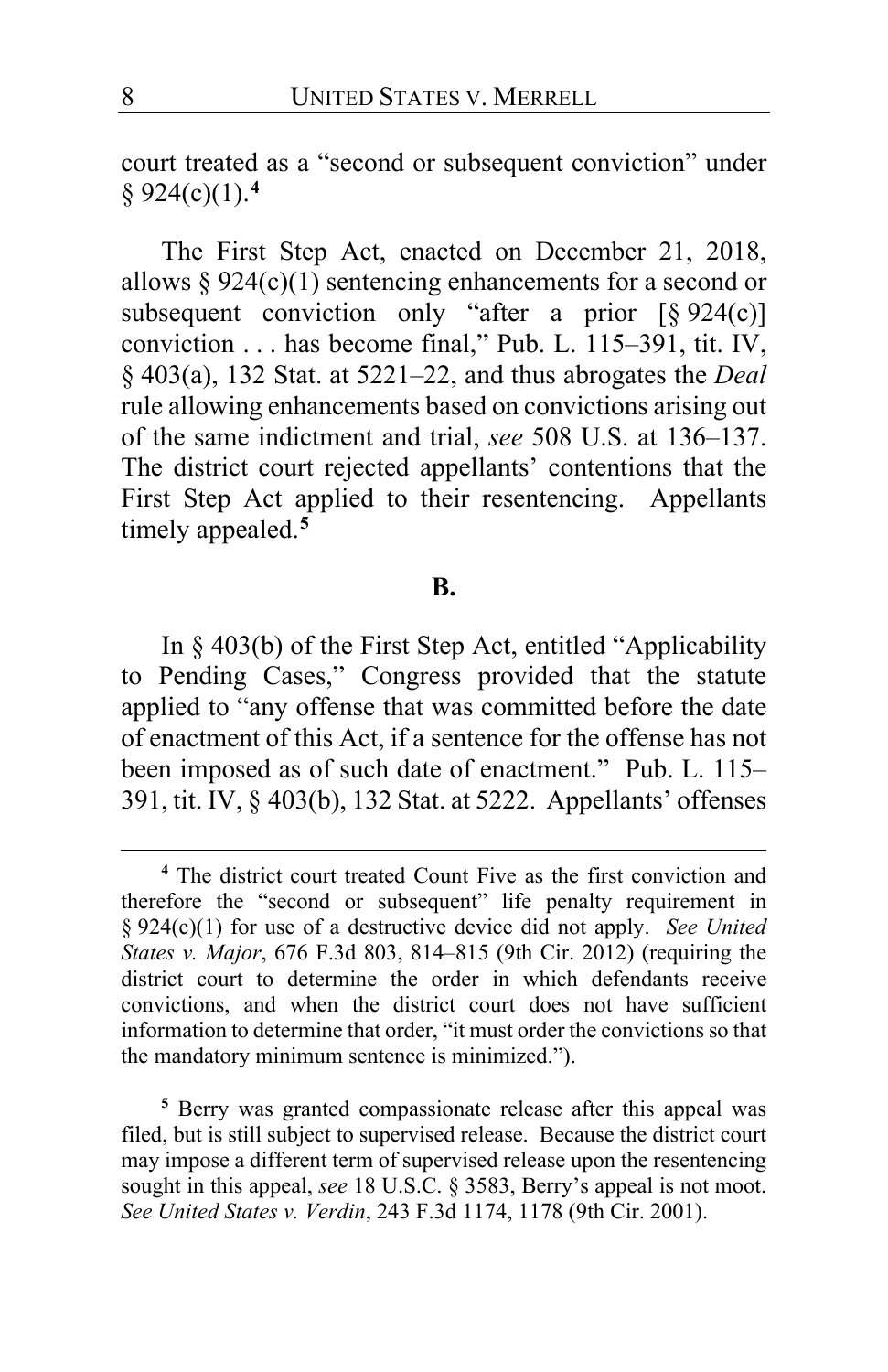were committed before the date of enactment. The question is how to interpret the second clause in  $\S$  403(b), which applies the Act to such cases "if a sentence for the offense has not been imposed as of such date of enactment." *Id*. More particularly, the issue is whether that clause bars application of the Act to cases like these, in which sentences imposed before the date of enactment were subsequently vacated, and new sentences were imposed after the date of enactment.

We have not previously confronted that issue. In *United States v. Voris*, we held that the Act does not apply to a direct appeal by a defendant sentenced before its enactment. 964 F.3d 864, 875 (9th Cir. 2020). But *Voris* expressly left open whether  $\S$  403(b) makes the Act applicable when a defendant's pre-enactment sentence is vacated and a new sentence must be imposed after the date of enactment. *See id*. at 875 n.12.

Our sister Circuits, however, have confronted this question and closely related ones, albeit with varying results. The Sixth Circuit has held that the First Step Act applied to a resentencing after the date of enactment when the original sentence was vacated before that date, *see United States v. Henry*, 983 F.3d 214, 222 (6th Cir. 2020), but later declined to apply the Act to a case, like those here, in which the sentence was vacated after enactment, *see United States v. Jackson*, 995 F.3d 522, 525–26 (6th Cir. 2021). The Third Circuit has declined to apply the First Step Act to a sentence vacated before the date of enactment. *See United States v. Hodge*, 948 F.3d 160, 161–62 (3d Cir. 2020). In contrast, the Seventh Circuit has held that the Act applies to defendants whose sentences were vacated before Congress enacted the legislation and who were awaiting resentencing thereafter. *United States v. Uriarte*, 975 F.3d 596, 602–05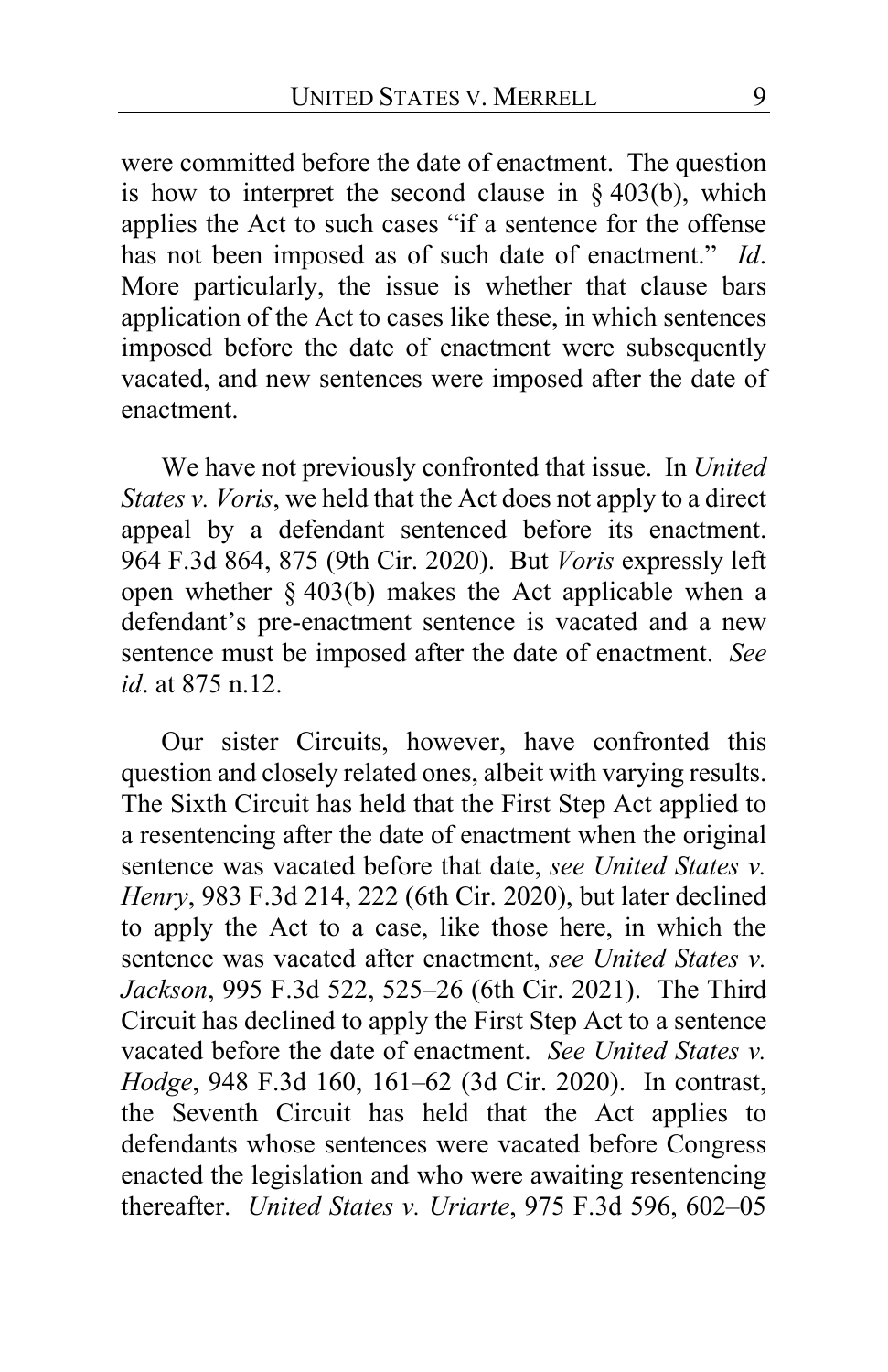(7th Cir. 2020) (en banc). And the Fourth Circuit, analyzing an identical provision in § 401(c), which deals with drug felonies, has held that the First Step Act applies to defendants whose original sentences were vacated after the legislation was enacted. *United States v. Bethea*, 841 F. App'x 544, 549–50 (4th Cir. 2021). Although these cases involved varying scenarios, the critical issue in each was whether the reference in  $\S 403(b)$  to "a sentence" means "any sentence," even a vacated one.**[6](#page-9-0)**

## **C.**

The government argues that the phrase "a sentence" in § 403(b) must be read as "any sentence," and that the First Step Act therefore applies retroactively only to those who committed offenses before its enactment but had never been sentenced by that date. Agreeing with the Seventh and Fourth Circuits, however, we hold that because vacatur of the prior sentences in the cases before us "wiped the slate clean," *Pepper v. United States*, 562 U.S. 476, 507 (2011), "a sentence . . . ha[d] not been imposed" for purposes of § 403(b) at the time of resentencing. *See Uriarte*, 975 F.3d at 601–602; *see also Bethea*, 841 F. App'x at 550 ("[T]he district court's vacatur and reentry of judgment nullified Bethea's original sentence such that a sentence cannot

<span id="page-9-0"></span>**<sup>6</sup>** The government also cites *United States v. Gomez*, 960 F.3d 173 (5th Cir. 2020) and *United States v. Richardson*, 948 F.3d 733 (6th Cir. 2020).However, neither considered application of the First Step Act to a sentence vacated before the date of its enactment and a resentencing on an open record thereafter. *See Gomez*, 960 F.3d at 177 (like *Voris*, declining to apply the Act to a case on direct appeal involving a sentence imposed before enactment); *Richardson*, 948 F.3d at 745–53 (declining to apply § 403 to a defendant resentenced before enactment).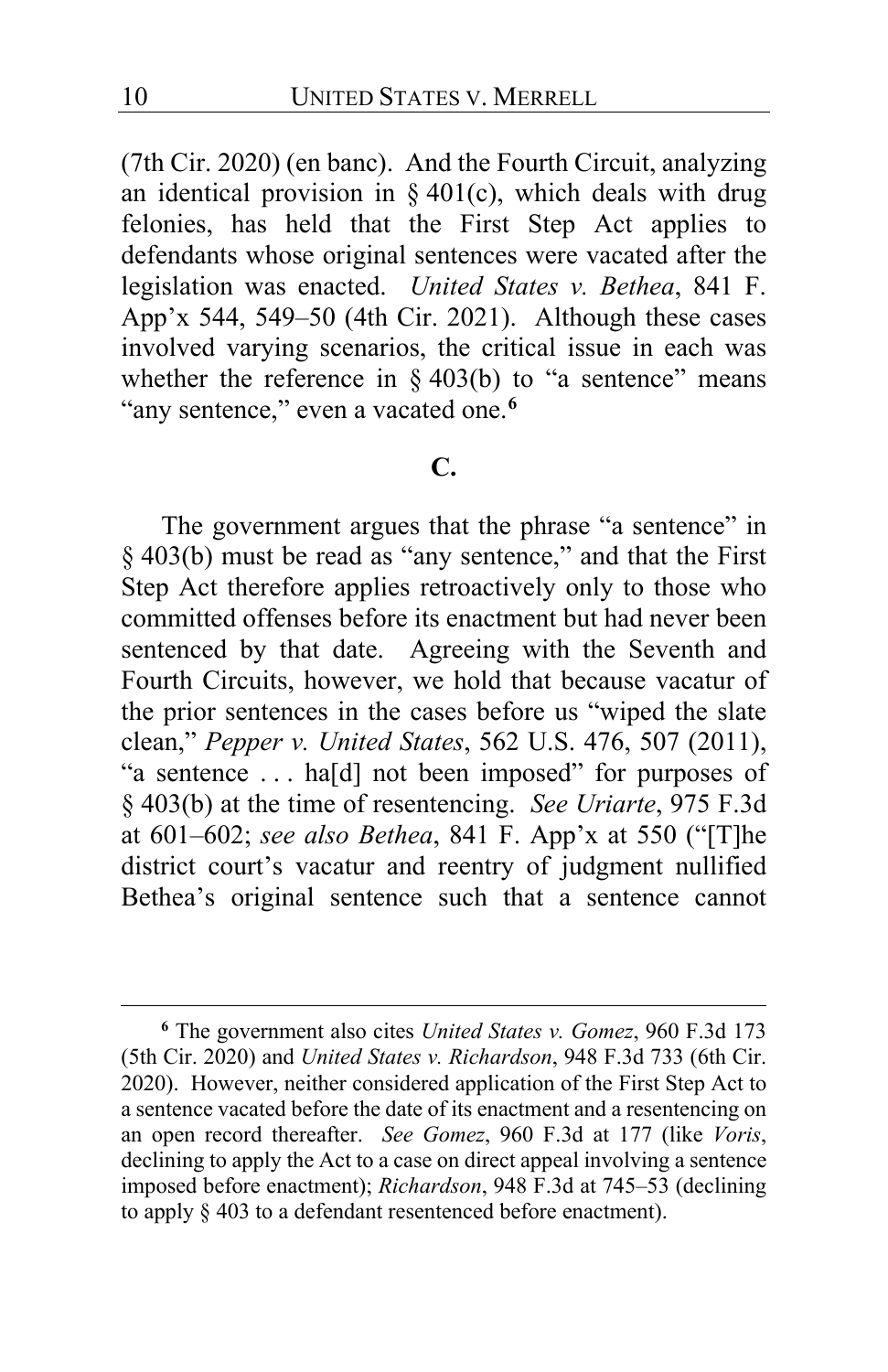legally be said to have been imposed until [the date of resentencing].").

The government relies heavily on the Third Circuit's statement that § 403(b) "conditions the reduced mandatory minimum's retroactive application on the imposition of *a* sentence—not *the* sentence, an *ultimate* sentence, or a *final*  sentence." *Hodge*, 948 F.3d at 163. But, unlike the Third Circuit, we do not find Congress's use of that article in § 403(b) dispositive. As the Seventh Circuit noted, "one could draw significance from the fact that Congress did not use the words '*an original* sentence' or '*an initial* sentence.'" *Uriarte*, 975 F.3d at 604. And like the Seventh Circuit, we find that the use of the word "any" in the initial clause of § 403(b) renders the government's restrictive reading of "a" in the second clause less plausible. "Had Congress intended the phrase 'a sentence' to convey a very broad meaning, it could have used the word 'any,' as it did earlier in the same sentence: 'This section … shall apply to *any* offense … if a sentence … has not been imposed ….'" *Id*.; s*ee also Patel v. Garland*, 142 S. Ct. 1614, 1622 (2022) ("As this Court has repeatedly explained, the word 'any' has an expansive meaning.") (quoting *Babb v. Wilkie*, 140 S. Ct. 1168, 1173 n. 2 (2020)) (cleaned up).

Thus, we decline to resolve this case simply through a technical parsing of the word "a," and instead engage in the "holistic endeavor" demanded by the Supreme Court for statutory interpretation. *United Sav. Ass'n of Tex. v. Timbers of Inwood Forest Assocs*., *Ltd*., 484 U.S. 365, 371 (1988). In doing so, we find it clear that  $\S 403(b)$  was intended to ensure that the adoption of the First Step Act by itself would not affect any sentence previously imposed. But we are unable to conclude that Congress intended to deny the benefits of the Act to a defendant whose previous sentence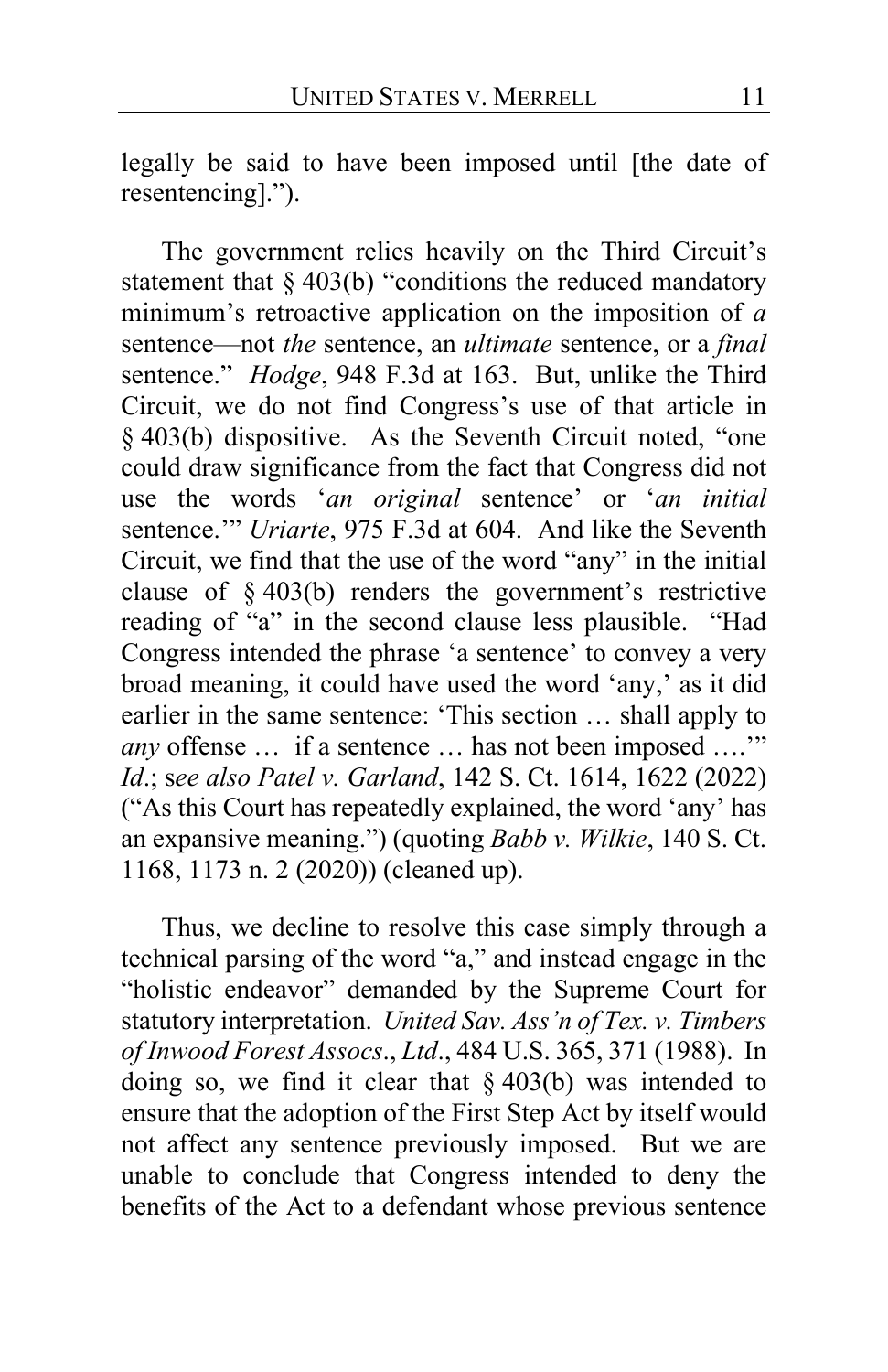has been declared null and void, and who, consequently, has "a sentence … imposed" after the Act's date of enactment.

We start from the settled principle that the vacatur of appellants' original sentences legally "wiped the slate clean." *Pepper*, 562 U.S. at 507. "[W]hen a criminal sentence is vacated, it becomes void in its entirety," *United States v. Stinson*, 97 F.3d 466, 469 (11th Cir. 1996), and "the defendant is placed in the same position as if he had never been sentenced," *United States v. Maldonado*, 996 F.2d 598, 599 (2d Cir. 1993) (per curiam). Applying that principle, we have emphasized that absent contrary instructions from an appellate court, a resentencing is on an open record, and the district court "generally should be free to consider any matters relevant to sentencing, even those that may not have been raised at the first sentencing hearing, as if it were sentencing de novo." *United States v. Matthews*, 278 F.3d 880, 885–86 (9th Cir. 2002) (citations omitted); *see also United States v. Ponce*, 51 F.3d 820, 826 (9th Cir. 1995) (rejecting the argument that, after vacatur, a district court is bound by its earlier criminal history category determination). That is precisely what occurred here; the district court engaged in a resentencing de novo.

Moreover, we recognize that Congress does not draft statutes in a vacuum. *See, e.g.*, *Cannon v. Univ. of Chic.*, 441 U.S. 677, 696–97 (1979) ("It is always appropriate to assume that our elected representatives, like other citizens, know the law."); *Abrego Abrego v. Dow Chem. Co.*, 443 F.3d 676, 684 (9th Cir. 2006) ("Congress is aware of the legal context in which it is legislating."). Because "Congress is … presumed to know existing law pertinent to any new legislation it enacts," *United States v. LeCoe*, 936 F.2d 398, 403 (9th Cir. 1991), we cannot conclude that the term "a sentence" in  $\S$  403(b) refers to a vacated sentence, something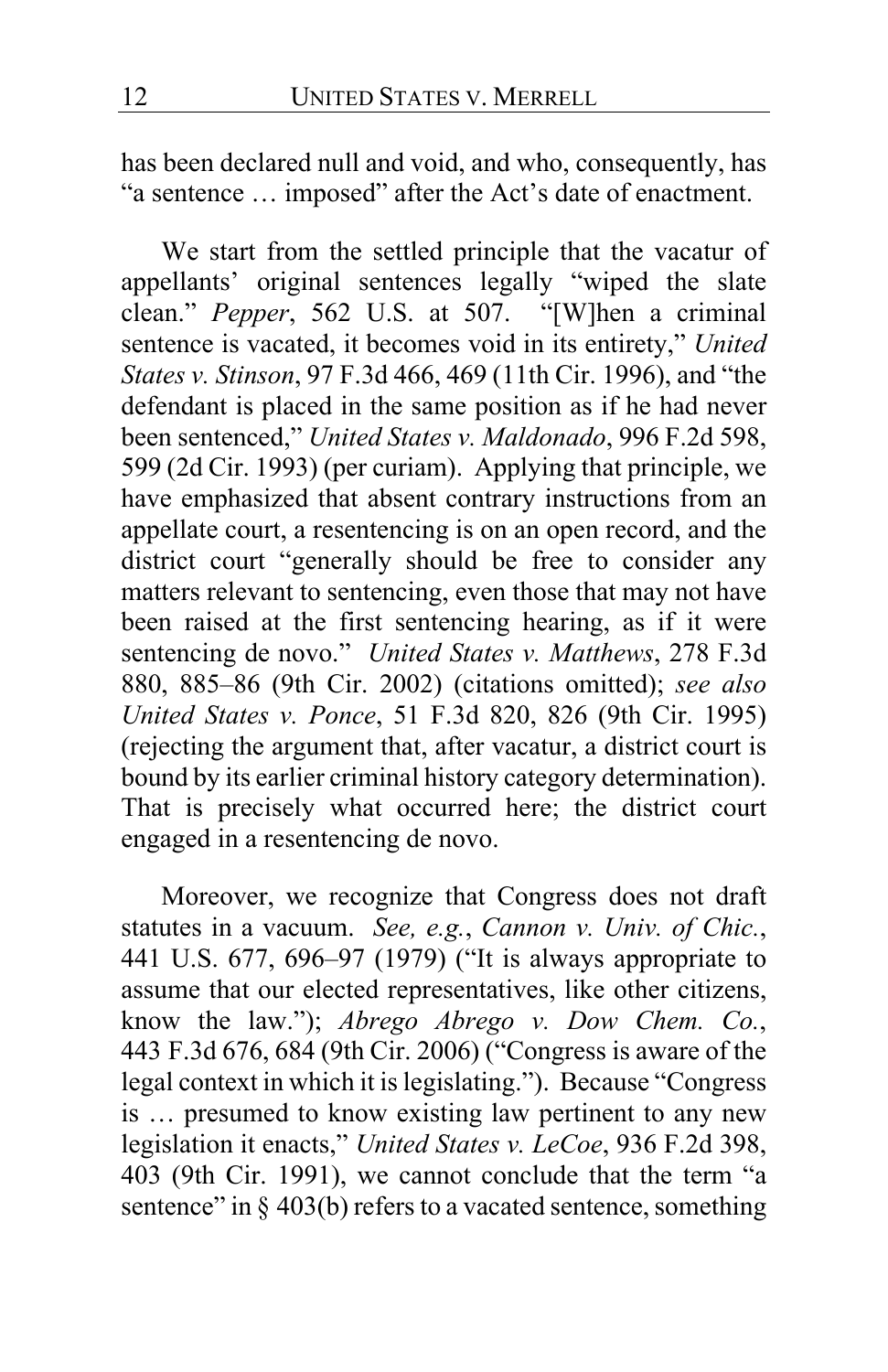that the existing law treats as null and void, *see, e.g*., *United States v. Mobley*, 833 F.3d 797, 802 (7th Cir. 2016) ("When we vacate a sentence and order a full remand, the defendant has a 'clean slate'—that is, there is no sentence until the district court imposes a new one."); *United States v. Maxwell*, 590 F.3d 585, 589 (8th Cir. 2010) (vacated sentences "were invalidated, nullified, or made void"); *United States v. Muhammad*, 478 F.3d 247, 250 (4th Cir. 2007) (vacatur of a sentence means that "prior sentencing proceedings were nullified"); *United States v. Grant*, 397 F.3d 1330, 1334 (11th Cir. 2005) ("[A]n original sentence is wiped away by a vacatur, leaving the district court with a clean slate upon which to write at a defendant's re-sentencing."); *United States v. Moree*, 928 F.2d 654, 656 (5th Cir. 1991) (vacatur of sentence "rendered … sentence null and void").

We note that Congress enacted the First Step Act to reduce the severity of sentences for certain "stacked" charges, including § 924(c) convictions. *See Gomez*, 960 F.3d at 176. "There is no reason to think that Congress excluded from its remedy pre-Act offenders facing plenary resentencing. Pre-Act offenders whose sentences have been vacated are similarly situated to individuals who have never been sentenced." *Uriarte*, 975 F.3d at 603. An unsentenced defendant and a defendant whose sentence has been vacated both lack any sentence until the ultimate sentencing day. And, "on sentencing day, both should be treated under the same congressional policy." *Id.* at 602.

In short, we think that the most reasonable reading of § 403(b) is the one adopted by the Seventh Circuit, which is that "a sentence" means an *existing valid sentence*, not a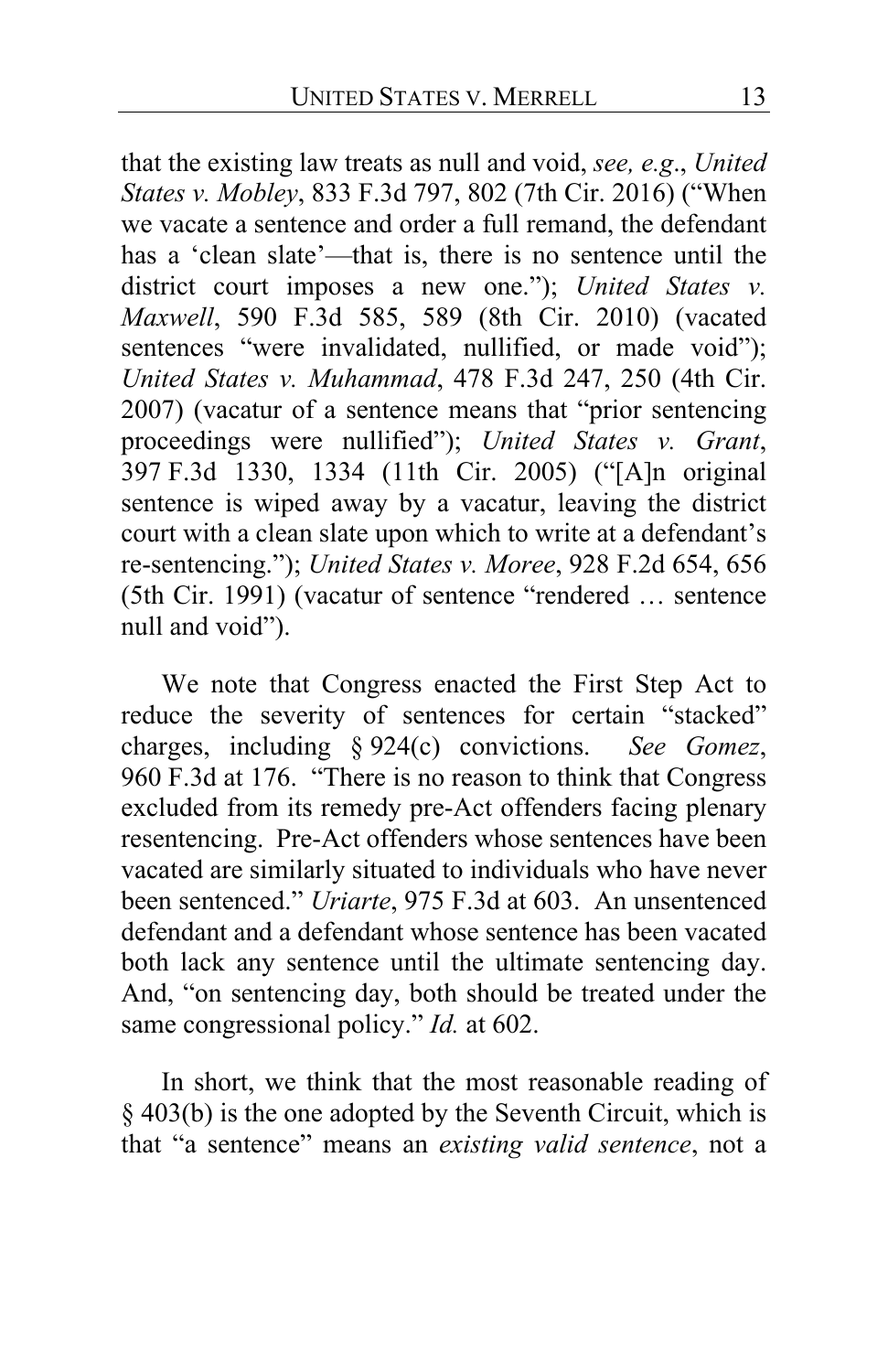*prior invalid one*. **[7](#page-13-0)** And if some doubt on the issue could be said to arise concerning the different reading of  $\S$  403(b) adopted by two other Circuits, the rule of lenity points to the same result. "[W]e have always reserved lenity for those situations in which a reasonable doubt persists about a statute's intended scope even *after* resort to the language and structure, legislative history, and motivating polices of the statute." *Moskal v. United States*, 498 U.S. 103, 108 (1990) (cleaned up). Reasonable doubts "should be resolved in favor of liberty." *See Wooden v. United States*, 142 S. Ct. 1063, 1087 (2022) (Gorsuch, J., concurring).

Nor are we persuaded by the government's argument that because § 403(a) of the Act, which provides that "second or subsequent" conviction enhancements are only triggered after a prior § 924(c) conviction "become[s] final," Congress somehow meant the reference in  $\S$  403 (b) to "a sentence" to refer to something other than the "final sentence." The use of the word "final" in  $\S$  403(a) was necessary to achieve a central objective of the Act, which was no longer to require mandatory enhancements when multiple convictions arose from the same indictment and trial, and thus became final simultaneously. The use of the word "final" in that context simply has no bearing on whether a vacated sentence imposed before the adoption of the First Step Act disqualifies a defendant from coverage of the Act.

<span id="page-13-0"></span>**<sup>7</sup>** Our conclusion that the First Step Act applies when a sentence has been vacated does not undermine sentence finality. "[W]hen individuals . . . have their original sentence nullified by the district court, it is not the [First Step Act] that reopens their sentence." *Bethea*, 841 Fed. App'x at 550. We simply hold that "[a]ny *new* sentence imposed after enactment must comply with the [First Step Act's] requirements." *Id.*  (emphasis added).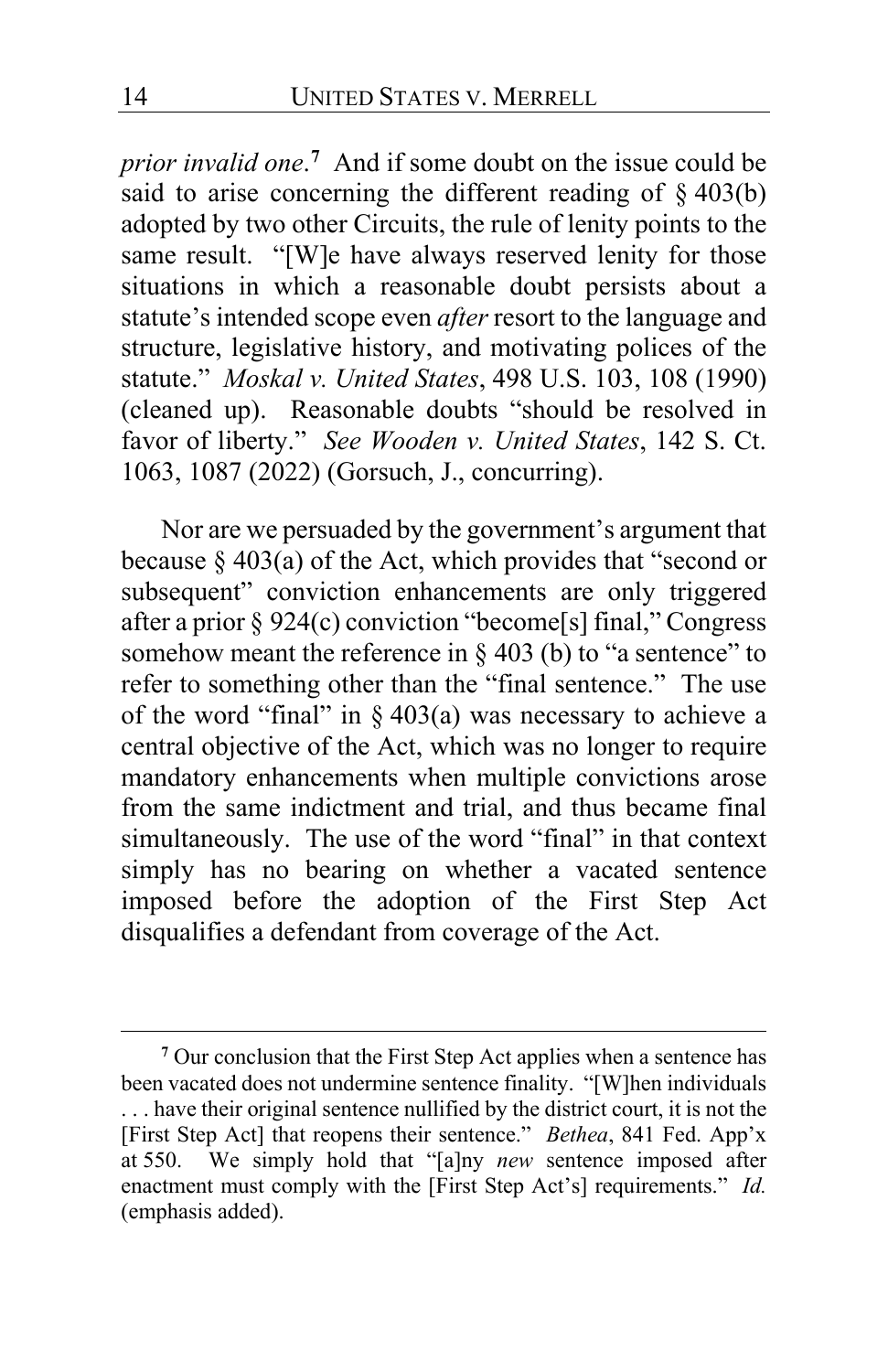In any event, we do not read "a sentence" as "a final sentence." Our holding does not require a sentence to be "final" to constitute "a sentence" that "has been imposed." Indeed, we have already recognized that the Act does not apply in a direct appeal by a defendant sentenced before its enactment, even though that sentence is technically "final" until direct appeals are exhausted. *See Voris*, 964 F.3d at 875. Rather, we merely recognize the effect of a vacatur. A vacatur, by "wip[ing] the slate clean," *Pepper*, 562 U.S. at 507, requires us to treat the vacated sentence as if it were never imposed. That vacated sentence—a legal nullity therefore cannot form the legal predicate for the exclusion from the application of the First Step Act—which Congress expressly made retroactive under § 403(b).

# **D.**

For the reasons above, we vacate appellants' sentences and remand for resentencing. We of course express no opinion as to the appropriate sentences to be imposed on remand.

## **SENTENCES VACATED; REMANDED**.

BOGGS, Circuit Judge, dissenting:

In 2018, Congress implemented widespread criminaljustice reform. To balance the twin goals of prospective lenity and retrospective certainty, Congress outlined when and how those reforms would apply to crimes that had already been committed. This court should apply the words of the statute to these appellants. Because the majority declines to do so, and instead substitutes its theory of what Congress might have meant, I respectfully dissent.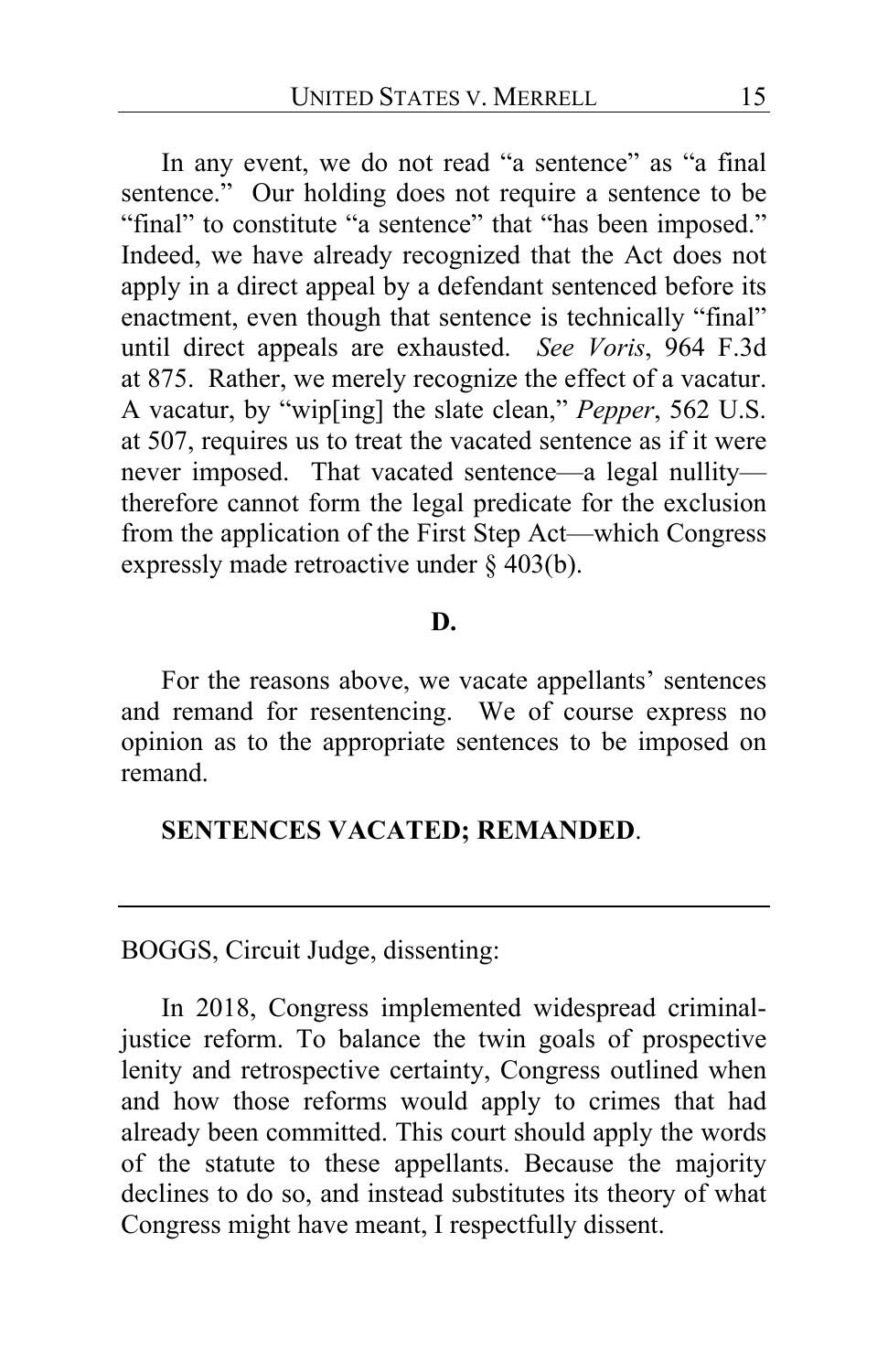Section 403(b) of the First Step Act explained how the amendments to  $\S 924(c)$  would apply to pending cases:

> (b) APPLICABILITY TO PENDING CASES.—This section [403], and the amendments made by this section, shall apply to any offense that was committed before the date of enactment of this Act [, December 21, 2018], if a sentence has not been imposed as of such date of enactment."

First Step Act § 403(b).

The First Step Act, therefore, provided that its substantive reforms would be retroactive, but only to a point. The provision can be parsed this way: (1) Section 403 applies retroactively; (2) to offenses committed before December 21, 2018; (3) if; (4) a sentence for that offense; (5) has not been imposed as of December 21, 2018. The use of the indefinite article in "a sentence" indicates a nonspecific, rather than a particular, sentence. Next, the phrase "has not been imposed" is in the present-perfect tense. The present-perfect tense "denotes an act, state, or condition that is now completed or continues up to the present." THE CHICAGO MANUAL OF STYLE ¶ 5.132 (17th ed. 2017). The statute therefore directs the court to look at a specific date—December 21, 2018—and ask whether, on that date, the act of imposing the sentence was complete. A sentence is imposed when the district court announces it. *Voris*, 964 F.3d at 874. On December 21, 2018, a sentence for appellants' offenses had been imposed on them for almost twenty years. That should be the end of the inquiry.

Concluding otherwise leads to results that can hardly be squared with the text. Appellants serve as an illustration. They were convicted for offenses that had been committed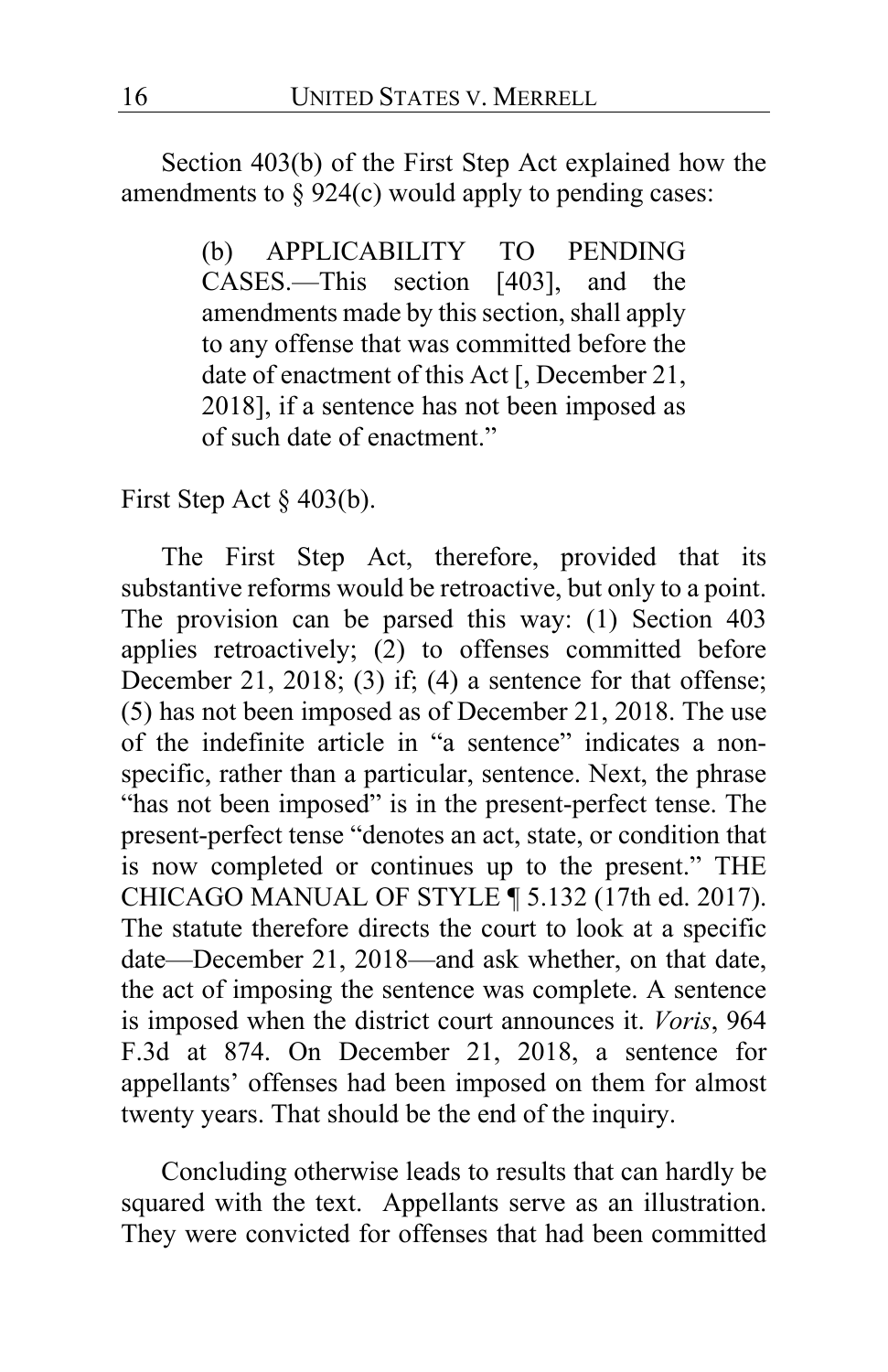decades ago. A Supreme Court case decided twenty years later led to a successful habeas petition and a subsequent vacatur of the sentences that *had been imposed* on them. Adopting Appellants' position would mean that a defendant who was convicted, sentenced, and imprisoned as of 1997 (up to and including December 21, 2018) is somehow a defendant on whom a sentence has not been imposed as of December 21, 2018.

The plain language of  $\S$  403(b), therefore, resolves this issue. To get around this reading, the majority observes that a vacated sentence is legally void (as of the time it was vacated) and speculates that Congress could not have intended a vacated sentence to have an effect on a subsequent re-sentencing. It declines to emphasize the indefinite article "a" in "a sentence" and instead reads that phrase to mean "a sentence that has not been vacated at the time of resentencing." And, it concludes that the "most reasonable" interpretation of § 403(b) treats those who are sentenced for the first time after the First Step Act the same as those who were sentenced prior to it but whose sentences were later vacated.

First, although vacatur does in some sense abolish the carceral consequences of the vacated sentence, recognizing the historical fact that a previous sentence has been imposed does not require giving effect to the since-vacated sentence. No party challenges other aspects of the reimposed sentence which also rely on "legally void" components. For example, the penalty for a second or subsequent  $\S 924(c)$  conviction at the time appellants offended was twenty years. It is now twenty-five years. *Compare* 18 U.S.C. § 924(c)(1) (1996) *with* 18 U.S.C. § 924(c)(1)(C)(i) (2018). Yet appellants do not claim that, assuming their convictions cannot be stacked, a twenty-five-year rather than twenty-year sentence would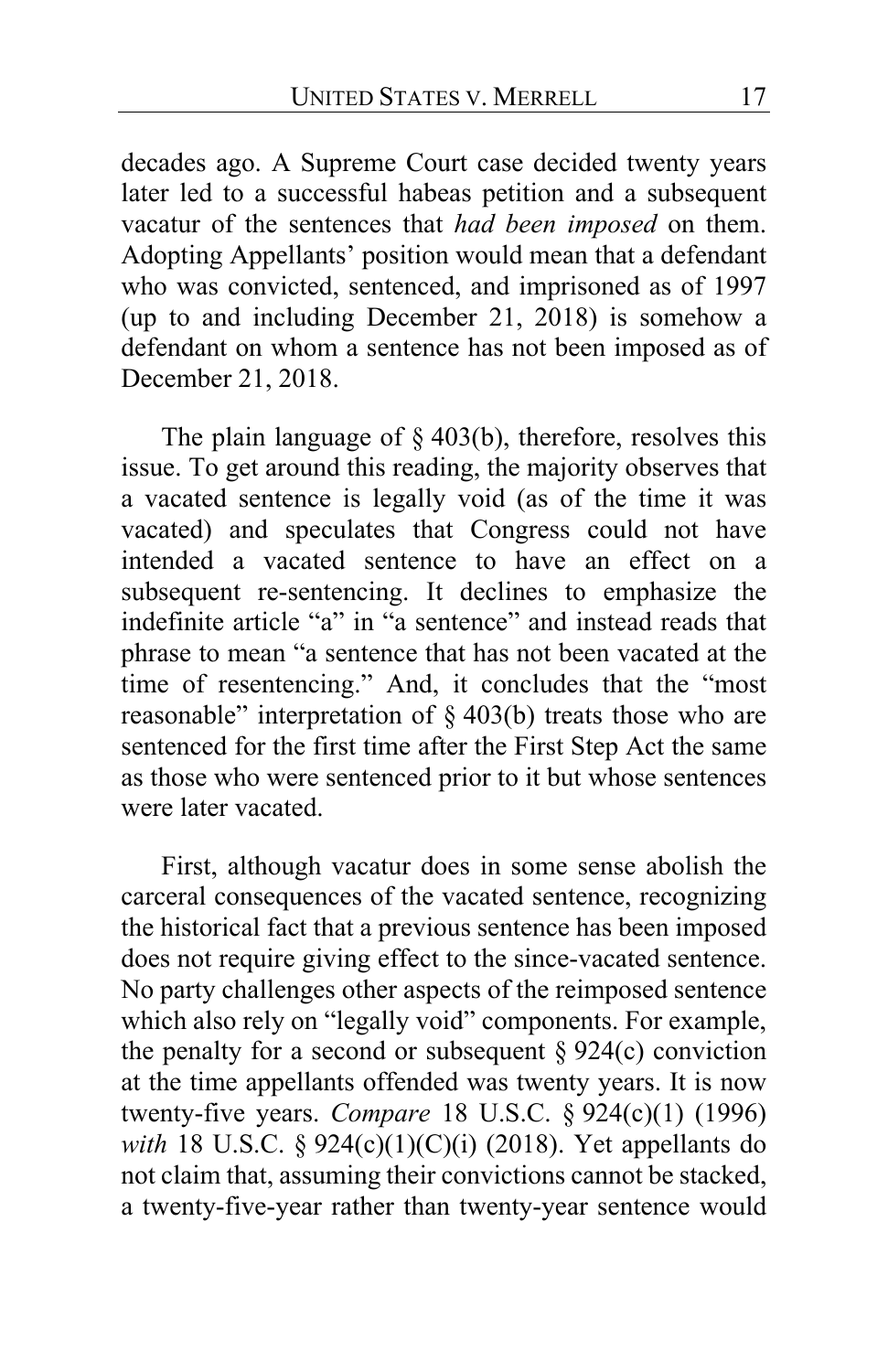result, despite the fact that the statute authorizing the twentyyear sentence no longer has a legal effect. And even if the original sentence later became void, it was not void on December 21, 2018, which is the date the statute dictates the court to contemplate.

Second, the majority rejects the argument that "a sentence" in § 403(b) does not mean "a final sentence" even though Congress specifically distinguished those concepts in § 403(a). But this court has already looked to the contrast between  $\S 403(a)$  and  $\S 403(b)$  to reject the argument that "imposed" means "finally imposed." *See United States v. Voris*, 964 F.3d 864, 874 (9th Cir. 2020). And while the majority undertakes a "holistic" review of the First Step Act's general tenor of sentence reform, it is unwilling to apply that holistic review to a phrase used only a few sentences prior. In my view, expressly identifying "finality" as a meaningful concept in  $\S 403(a)$  but not in  $\S 403(b)$ supports the interpretation that "a sentence" is not limited to a final sentence. Moreover, the section is titled "applicability to pending cases" and seems to cover just that—pending cases. It does not expressly contemplate closed cases that are one day reopened.

Finally, it is Congress, not this court, which decides whether and how to apply a new criminal statute retroactively. The majority insists that it is better to treat newly sentenced defendants the same as defendants sentenced years before whose sentences are later vacated. Perhaps it is sensible or desirable to do so. Congress certainly could have designed a statute like that, and indeed, could have gone further and applied the statute retroactively to all defendants, whether or not the sentence is later vacated. But we are tasked with applying the statute as it is written, not as it might have been written.